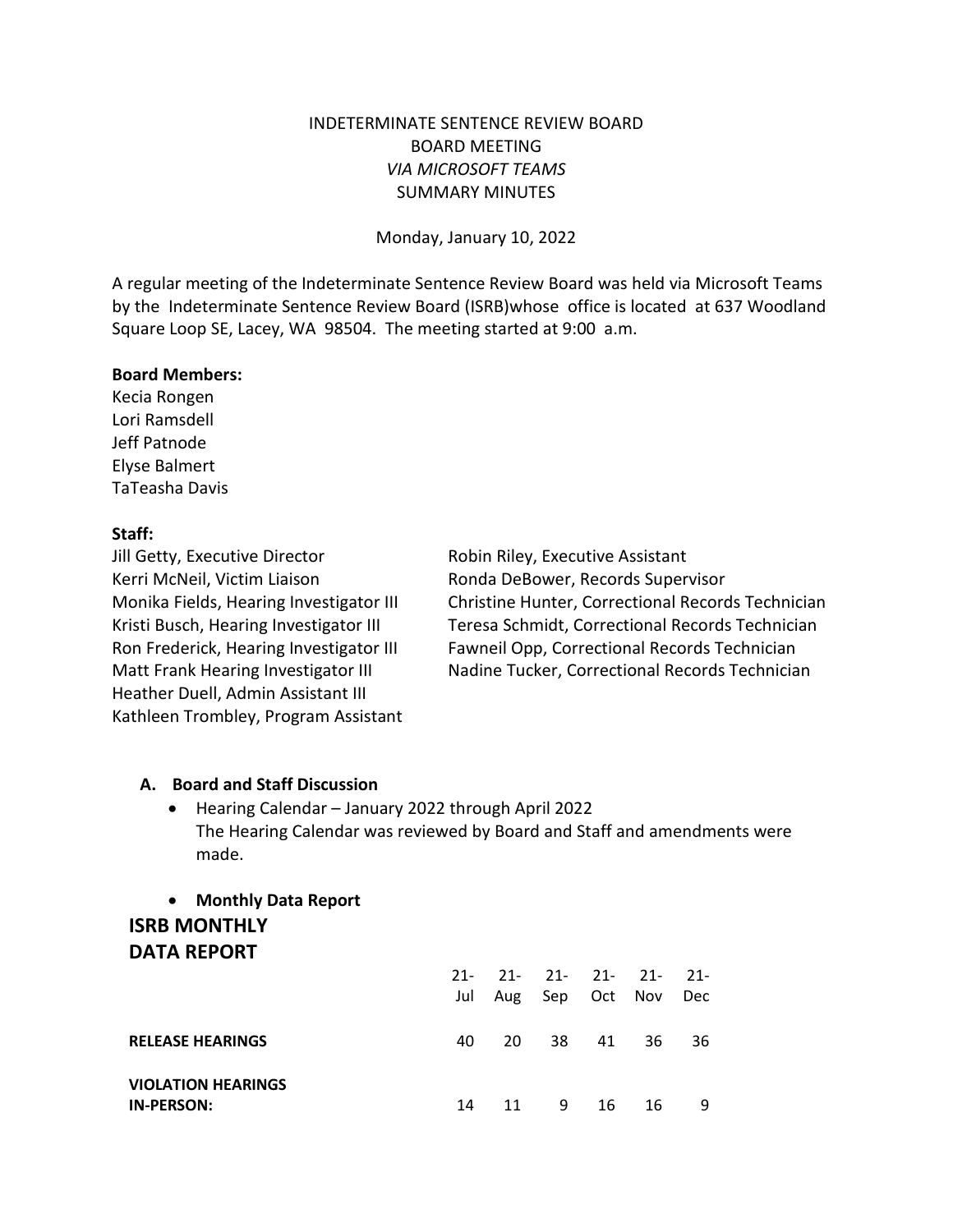| <b>VIOLATION HEARINGS</b>               |                                              |                |                |                |                |              |                |
|-----------------------------------------|----------------------------------------------|----------------|----------------|----------------|----------------|--------------|----------------|
| <b>OUT OF CUSTODY:</b>                  |                                              | 5              | $\overline{2}$ | 2              | $\overline{2}$ | 1            | $\mathbf{1}$   |
|                                         | <b>TOTAL</b>                                 | 19             | 12             | 11             | 18             | 17           | 10             |
|                                         | <b>REVOKED:</b>                              | 10             | 8              | 3              | 8              | 10           | 7              |
|                                         | <b>REINSTATED:</b>                           | 6              | 3              | $\overline{7}$ | 9              | 5            | $\overline{2}$ |
|                                         | <b>CONTINUED ON</b><br><b>ACTIVE STATUS:</b> | 3              | $\mathbf{1}$   | $\mathbf{1}$   | 0              | 0            | $\mathbf{1}$   |
|                                         | <b>PENDING:</b><br><b>OPENED AND</b>         | 0              | 0              | 0              | 1              | $\mathbf{1}$ | 0              |
|                                         | <b>CONTINUED:</b><br><b>Sched New</b>        | 0              | 0              | 0              | 0              | $\mathbf{1}$ | 0              |
|                                         | <b>Hearing - New</b>                         |                |                |                |                |              |                |
| <b>ADMINISTRATIVE</b>                   | Info:                                        | 0              | 0              | 0              | 0              | 0            | 0              |
| <b>REINSTATEMENTS:</b>                  |                                              | 6              | 6              | $\mathbf{1}$   | 4              | 1            | 4              |
| <b>VICTIM SURVIVOR</b>                  |                                              |                |                |                |                |              |                |
| <b>MEETINGS:</b><br><b>EMAILS TO</b>    |                                              | $\overline{2}$ | $\overline{4}$ | 3              | 4              | 3            | $\mathbf{1}$   |
| <b>VICITMS/SURVIVORS:</b>               |                                              | 25             | 6              | 19             | 19             | 18           | 26             |
| <b>LETTERS TO</b>                       |                                              |                |                |                |                |              |                |
| <b>VICTIMS/SURVIVORS:</b>               |                                              | 128            | 95             | 94             | 138            | 119          | 137            |
| <b>Mail Return:</b><br><b>SUMMARIES</b> |                                              | 28             | 21             | 36             | 25             | 32           | 19             |
| <b>PROVIDED</b>                         |                                              | 5              | 5              | 7              | 8              | 7            | 7              |
| <b>PRISON VISITS</b>                    |                                              | 0              | $\overline{0}$ | 0              | 0              | 0            | 0              |
| <b>ORP' APPROVED:</b>                   |                                              | 19             | 13             | 17             | 10             | 13           | 20             |
| <b>ORPs DENIED</b>                      |                                              | 4              | 4              | 9              | 0              | $\mathbf{1}$ | 6              |
| <b>ICOTS</b>                            |                                              | $\mathbf{1}$   | 0              | 0              | 0              | $\mathbf{1}$ | 1              |
| <b>FINALS ISSUED:</b>                   |                                              | 0              | $\mathbf 0$    | $\overline{0}$ | $\mathsf 0$    | $\mathbf 0$  | $\pmb{0}$      |
| <b>STIPULATED</b>                       |                                              |                |                |                |                |              |                |
| <b>AGREEMENTS:</b>                      |                                              | 28             | 36             | 29             | 32             | 24           | 30             |
| <b>BOARD WARNINGS</b>                   |                                              |                |                |                |                |              |                |
| FY22 July - Dec                         |                                              |                |                |                |                | 15           |                |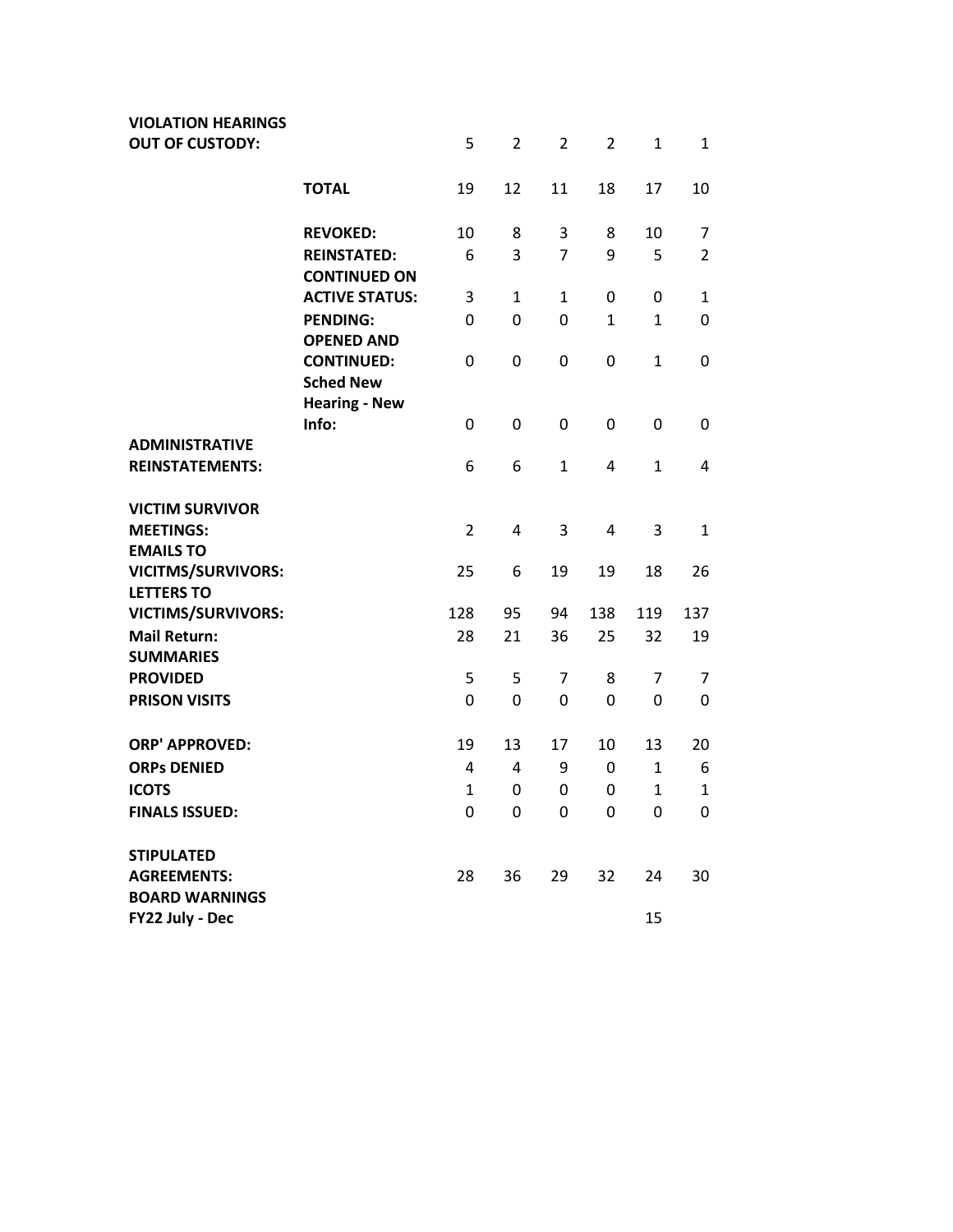## • **SOTAP in the Community and Private Providers**

When an individual completes the prison portion of the Sex Offender Treatment and Assessment Program (SOTAP), and is released to the community, they are supposed to complete the community portion of the SOTAP. Ms. Rongen checked in with Ms. Cathi Harris the Director of the SOTAP to ask what is done if an individual refuses to complete the community portion of the program. The SOTAP will meet with the individual. If they refuse to complete community treatment, an unsuccessful discharge summary will be completed. Ms. Rongen asked Ms. Harris to include her in that decision making process. There may be circumstances when it would be appropriate for an individual to complete treatment with a certified private provider, but the Board will make those decisions with the SOTAP. Ms. Rongen asked the Hearing Investigators to staff the case with a Board Member if the individual is requesting a private provider. The potential to use a provider in the community should be included in the last Decision and Reasons.

• **New Business -** None

## **B. Executive Director Report**

• **Annual Report** – Ms. Getty summarized the 2021 Annual Report. She encouraged those new to the Board to read the history piece of the report. Ms. Getty also went over data for the year and reported 588 total violation processes to include all aspects of violations. Only 142 were in person hearings. Which shows we have found ways to address violations without a hearing. In 2021 we had almost 1500 individuals on supervision in the community. The prison population has grown a bit but stays steady due to releases.

# **C. Chair's Report**

- Mrs. Ramsdell-Gilkey, Ms. Balmert and Ms. Davis are working on a survey for correctional counselors as well as other surveys for Department of Corrections (DOC) staff. They are also looking at developing coaching videos.
- Ms. Getty is working on updating the Washington Administrative Codes (WAC) for the Board – WAC 381.
- The Board is looking to expand the use of the Structured Decision Making (SDM) Tool to use on high-risk individuals committed of sex offenses. The Board will work with Dr. Ralph Serin to collect data on this caseload.
- Ms. Rongen will work with Dr. Serin to conduct training on the SDM Tool to other individuals.
- Graduated Re-Entry (GRE) The Department is expanding GRE to include Level 1 Community Custody Board (CCB) cases. There is an internal group at the ISRB working on potential cases and processes.